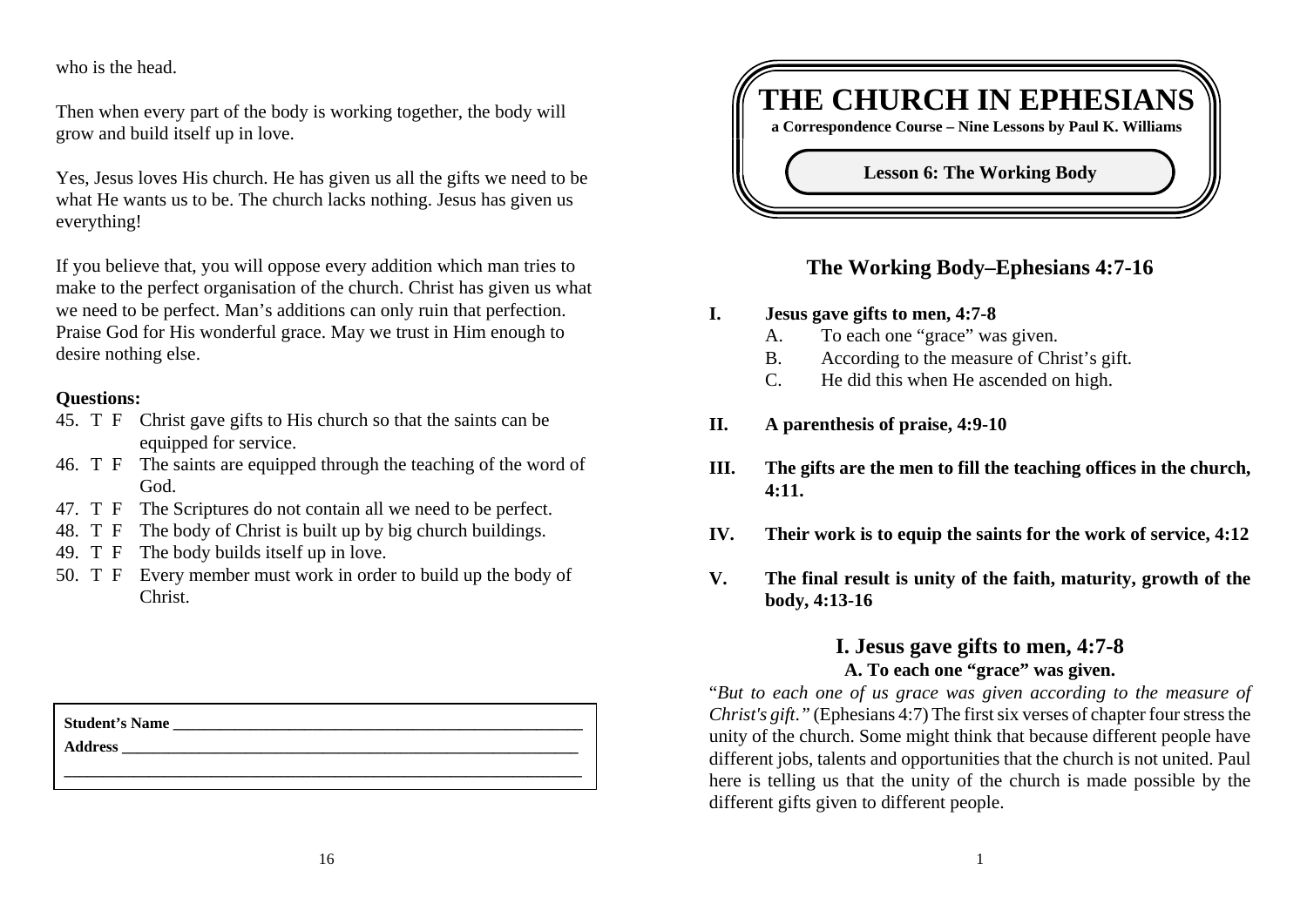The word "grace" as it is used here means "that which is wonderful though not deserved."

#### **B. According to the measure of Christ's gift.**

The fact that this grace is given "*according to the measure of Christ's gift"* stresses the fact that whatever differences there are between Christians, all our abilities and opportunities come from Christ. The differences between us should not, therefore, produce disunity. The differences have been made by Christ for the purpose of producing a united, working body.

In 1 Corinthians 12:7-11 Paul shows that the gifts of the Holy Spirit were given by the one Spirit, "*distributing to each one individually just as He* wills." In Ephesians Paul is not talking about the individual gifts each Christian may have, but the result of those gifts–the work which is done by each Christian. We will find this work in verses 11 and 12.

### **C. Jesus did this when He ascended on high**

"*Therefore He says: "When He ascended on high, He led captivity captive, And gave gifts to men."*

In order to prove that the gifts came from Jesus, Paul in this verse refers to Psalm 68:18. That psalm is a psalm of triumph, where the placing of the ark on Zion is celebrated as if it had been a great victory. Paul shows that, in its deepest meaning, this psalm celebrates the victory of Christ.

The psalm says that "He *received* gifts from men," whereas Paul says, "He *gave* gifts to men." In Bible times when a king won a great victory he would lead his captives away to his own city and would receive the possessions of his conquered enemies as gifts. Not said in the psalm, but referred to by Paul in this verse, is the fact that the conqueror would then distribute gifts among his victorious army.

So the picture is this. Jesus is the conqueror over Satan. When He was crucified and was raised from the dead He won the battle. He led the forces of Satan into captivity, took their possessions, and distributed gifts to His

Every saint has a work–the work of service. Each one needs to be equipped to do that work. How can he be equipped?

"*All Scripture is given by inspiration of God, and is profitable for doctrine, for reproof, for correction, for instruction in righteousness, that the man of God may be complete, thoroughly equipped for every good work*." (2 Timothy 3:16) Therefore when the evangelists, pastors and teachers teach the Scriptures which have been given by the apostles and prophets, the saints become equipped for the work of service. And the Scriptures will equip the saints thoroughly because they make the man of God adequate (perfect). The body of Christ will then be built up by every member working together, directed by the word of God.

# **V. The final result is unity of the faith, maturity, growth of the body, 4:13-16.**

"*Till we all come to the unity of the faith and of the knowledge of the Son of God, to a perfect man, to the measure of the stature of the fullness of Christ; that we should no longer be children, tossed to and fro and carried about with every wind of doctrine, by the trickery of men, in the cunning craftiness of deceitful plotting, but, speaking the truth in love, may grow up in all things into Him who is the head--Christ--from whom the whole body, joined and knit together by what every joint supplies, according to the effective working by which every part does its share, causes growth of the body for the edifying of itself in love*."

When those whom Christ has given to the church (apostles, prophets, evangelists, pastors and teachers) do their work properly, the saints will grow up into the unity of the faith by learning and loving the truth. They will attain the knowledge of the Son of God and become a mature man. As a result they will not be led astray by false teaching because they will be rooted and grounded in the truth, and they will themselves be speaking the truth in love, continuing to grow up in all things into Christ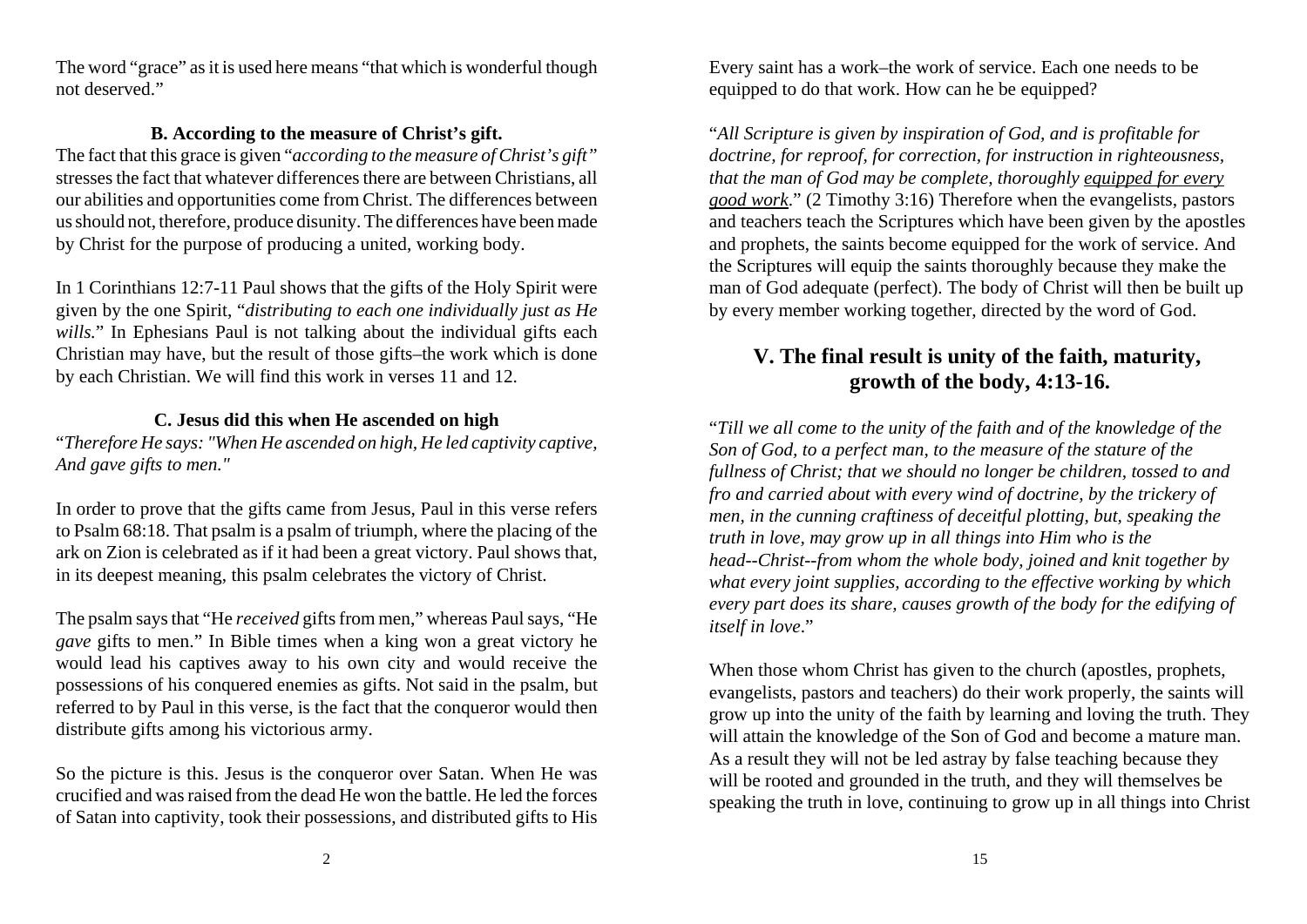#### **No titles**

Jesus said, ""But you, do not be called 'Rabbi'; for One is your Teacher, the Christ, and you are all brethren. "Do not call anyone on earth your father; for One is your Father, He who is in heaven. "*And do not be called teachers; for One is your Teacher, the Christ. But he who is greatest among you shall be your servant. And whoever exalts himself will be humbled, and he who humbles himself will be exalted*." (Matthew 23:8-12) This means that though we have different jobs in the kingdom of God, we are not to exalt some with special titles. Those in the family of God are all brothers and sisters, and our real Teacher is Jesus Christ.

Denominations love to use religious titles. They call men "Father," "Reverend," "Bishop," etc. Such titles of honour are not from God. Especially offensive is the title "Reverend." This word is found once in the King James Version of the Bible (Psalm 111:9) where it says, "*He hath sent redemption unto his people; He hath commanded his covenant for ever: Holy and reverend is his name*." God's name is reverend (to be held in awe and respect); certainly no man should wear that title!

## **Questions:**

- 41. T F The qualifications for deacons are found in 1 Timothy 3:8-13.
- 42. T F Deacons are trusted servants in the local church.
- 43. T F The church may select other servants for special jobs.
- 44. T F Preachers should be addressed as "Reverend."

# **IV. Their work is to equip the saints for the work of service, 4:12.**

"*And He Himself gave some to be apostles, some prophets, some evangelists, and some pastors and teachers, for the equipping of the saints for the work of ministry, for the edifying of the body of Christ*." (Ephesians 4:11-12)

army, the church. The existence of the church and all of the blessings it has are evidence that Jesus has conquered Satan.

#### **Jesus is King**

"*When He ascended on high"* tells us that Jesus was the triumphant King when He ascended to heaven after His resurrection. Peter affirmed Hiskingship in his sermon on Pentecost. *"Therefore, being a prophet, and knowing that God had sworn with an oath to him that of the fruit of his body, according to the flesh, He would raise up the Christ to sit on his throne, he, foreseeing this, spoke concerning the resurrection of the Christ, that His soul was not left in Hades, nor did His flesh see corruption. . .Therefore being exalted to the right hand of God, and having received from the Father the promise of the Holy Spirit, He poured out this which you now see and hear. For David did not ascend into the heavens, but he says himself: 'The LORD said to my Lord, "Sit at My right hand, Till I make Your enemies Your footstool." Therefore let all the house of Israel know assuredly that God has made this Jesus, whom you crucified, both Lord and Christ."* (Acts 2:30-31,33-36)

Jesus is "Lord and Christ." That means He is king NOW. He is on David's throne, seated at the right hand of God. We who are His church are His kingdom, into which we were transferred when we were saved from the power of Satan. (See Colossians 1:13) Let us rejoice that we are in the kingdom of the all-powerful Lord, Jesus Christ. Let us not think that we must wait until He comes again before His kingdom will be here. It is here NOW. He is ruling NOW. He has ASCENDED on high.

## **Questions:**

- 1. T F Grace means what we have earned by working.
- 2. T F In the church different members have different jobs.
- 3. T F Because Christians have different abilities, they must join different churches.
- 4. T F In Ephesians 4:8 Paul refers to Psalm 68.
- 5. T F Jesus conquered Satan.
- 6. T F Jesus went to heaven because Satan defeated Him.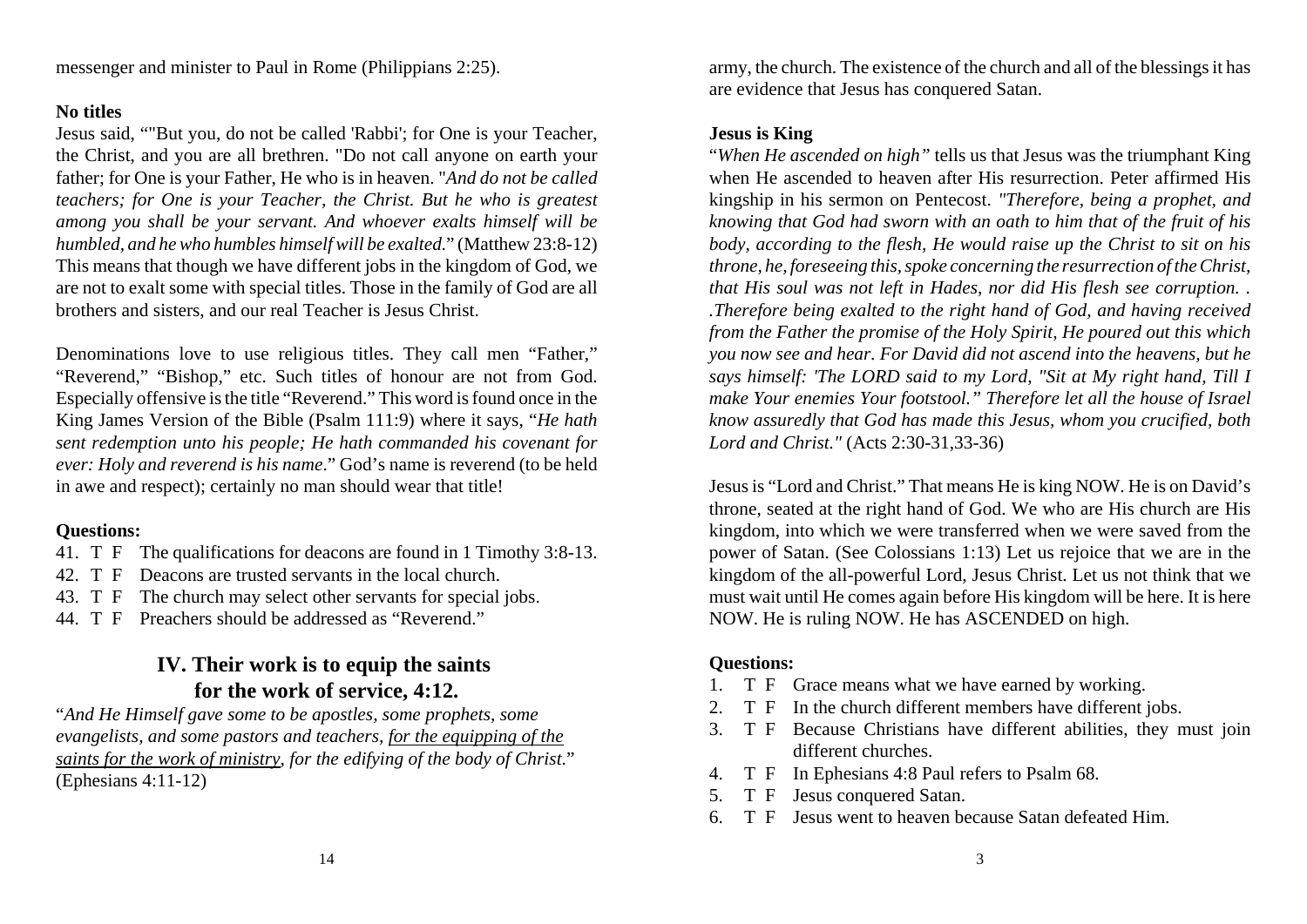- 7. T F Jesus was exalted to the right hand of God in heaven.
- 8. T F Christians have been transferred into the kingdom of Jesus.
- 9. T F The kingdom of Christ has not yet been established.

## **II. A parenthesis of praise, 4:9-10**

Verses 9 and 10 are placed in parentheses and are therefore not a part of the argument. The thought presented in the quotation from Psalm 68 is that Jesus ascended to heaven. This causes Paul to break forth in praise: *"(Now this, "He ascended" --what does it mean but that He also first descended into the lower parts of the earth? He who descended is also the One who ascended far above all the heavens, that He might fill all things.)*

Paul does not want us to forget the sacrifice which Jesus made. He "descended" from heaven to become a man. There he suffered and died for our sins, being put into the grave (the lower parts of the earth). His ascent to heaven is therefore filled with glory, and He deserves to be above all the heavens, filling all things. Praise be to our Saviour, Jesus Christ!

## **III. The gifts are the men to fill the teaching offices in the church, 4:11**

"*And He Himself gave some to be apostles, some prophets, some evangelists, and some pastors and teachers*."

Jesus made sure His church would be properly equipped to do what He wanted it to do. For this purpose He appointed certain offices to be performed and He equipped men to perform them. These are the gifts which Christ gave to men when he ascended on high.

#### **A. Apostles and prophets–the foundation.**

Ephesians 2:20 says, "*having been built on the foundation of the apostles and prophets, Jesus Christ Himself being the chief cornerstone*." On page 8 of Lesson 3 you will find a discussion of this verse. If you will reread that section you will be reminded that the work of the apostles and prophets was to reveal, prove and write down the word of Jesus Christ.

spirit teach a man in private.

James 3:1 contains a warning: "My brethren, let not many of you become teachers, knowing that we shall receive a stricter judgment." Those who are in positions of responsibility will receive great condemnation if they abuse their position. Jesus spoke of certain scribes (Jewish teachers) in Mark 12:40: "*"who devour widows' houses, and for a pretense make long prayers. These will receive greater condemnation*." The teacher must be an example in life and must be a careful student of the Bible. When he or she teaches, they must be sure they are teaching the truth.

## **Questions:**

- 37. T F Teachers will be judged strictly.
- 38. T F A woman may be a preacher.
- 39. T F Older women should teach younger women.
- 40. T F The teacher should be an example in life.

## **E. Deacons and other servants**

Since Paul is dealing with the ones given to the church for teaching, he does not talk about deacons and other servants of the church who may not teach. But since we are talking about the organisation of the church, let us consider these people as well.

Deacons are special servants of the local church to serve under the direction of the elders. They are mentioned with the elders in Philippians 1:1, and their qualifications are given in 1 Timothy 3:8-13. Since the word means "servant," and since they have to be exceptionally good men, we can see that they are specially trusted servants.

At the same time, other jobs need to be done for which servants can be chosen. In Acts 6;1-6 the church at Jerusalem chose seven men to take care of the poor widows in that congregation. In Romans 16:1 Phoebe, a woman, is called "*a servant of the church which is at Cenchrea.*" Messengers were chosen by churches to carry their money to Jerusalem for the poor saints (1 Corinthians 16;3), and Epaphroditus was Philippi's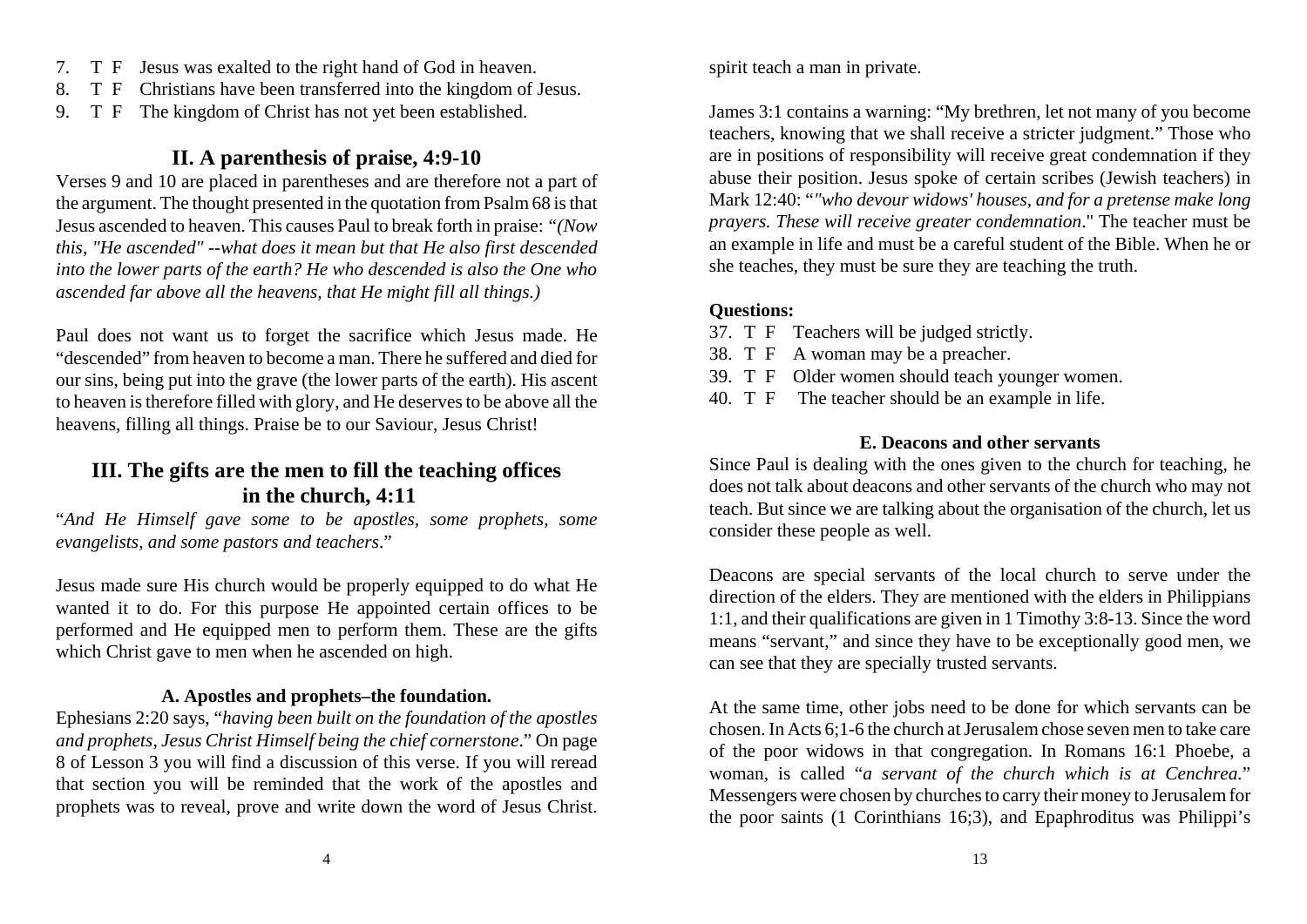- 30. T F Pastors must be older men.
- 31. T F The elders oversee the local church.
- 32. T F The bishop in Christ's church oversees a diocese containing many local churches.
- 33. T F The only organisation God has given His people is the local church.
- 34. T F It is right for local churches to be under the oversight of a district headquarters.
- 35. T F Each church should have more than one pastor.
- 36. T F According to 1 Timothy 3:1-7 an unmarried man can be an elder.

#### **D. Teachers**

Let us read Ephesians 4:11 again: "*And He Himself gave some to be apostles, some prophets, some evangelists, and some pastors and teachers*." teachers have been placed in the church by Christ.

Evangelists and pastors are teachers, but there are teachers who are not evangelists or elders. They may teach privately, as Aquila and Priscilla taught Apollos (Acts 18:24-26), or they may teach classes. Both men and women are to be teachers. Older women are to teach younger women (Titus 2:3-5), and Timothy was commanded: "*And the things that you have heard from me among many witnesses, commit these to faithful men who will be able to teach others also*." (2 Timothy 2:2) The word "MEN" IN THIS VERSE IS FROM A Greek word which can mean "person" without regard to sex, and certainly does in this case.

There is, however, a restriction concerning women teachers. "*I do not permit a woman to teach or to have authority over a man, but to be in silence*." (1 Timothy 2:12) It is not wrong for a woman to teach a man, because we have the example of Priscilla and Aquila teaching Apollos (Acts 18;24-26), but it is wrong for a woman to be in charge of a class where she is over a man. She cannot be a preacher for this reason, and she cannot be an elder because an elder exercises authority over men. She can teach classes of women or children, and she can with a meek and quiet This word is the foundation of the church.

Jesus gave apostles and prophets to us so that the church could be made strong. He gave the Holy Spirit to them to guide them into all the truth (John 14:26; 16:13) and to give them the power to perform miraculous signs so that we can know they had been sent from God (Mark 16:17-20). Jesus gave us the apostles and prophets–truly wonderful gifts.

Remember that their work was to be the foundation. There are no living apostles today because the foundation has been laid. We have their work finished and preserved in the New Testament. There is nothing more for apostles and prophets to do on the earth. If you doubt this statement read and ponder 2 Timothy 3:16-17 and Jude 3. Everything we need to please God has been furnished by the scriptures revealed and written by the apostles and prophets. Those scriptures make up the faith which was once for al delivered to the saints, never to be changed.

#### **Questions:**

- 10. T F The gifts Jesus gave the church are earthly riches.
- 11. T F There are apostles and prophets of Jesus living on the earth today.
- 12. T F The Holy Spirit guided the apostles into all the truth.
- 13. T F The apostles and prophets are the foundation.
- 14. T F The word of God has been completely revealed.

## **B. Evangelists–preachers of the gospel**

The work of *revealing* the gospel is finished, but the work of *preaching* the gospel must continue until this world is burned up. There fore Jesus gave *evangelists* to the church.

The Greek dictionary says that the word "*euangelistes*" means "*a preacher of the gospel*." It is used only three times in the New Testament including the verse we are studying. In Acts 21:8 Philip is called an evangelist, and in 2 Timothy 4:5 Timothy is instructed to "*do the work of an evangelist.*"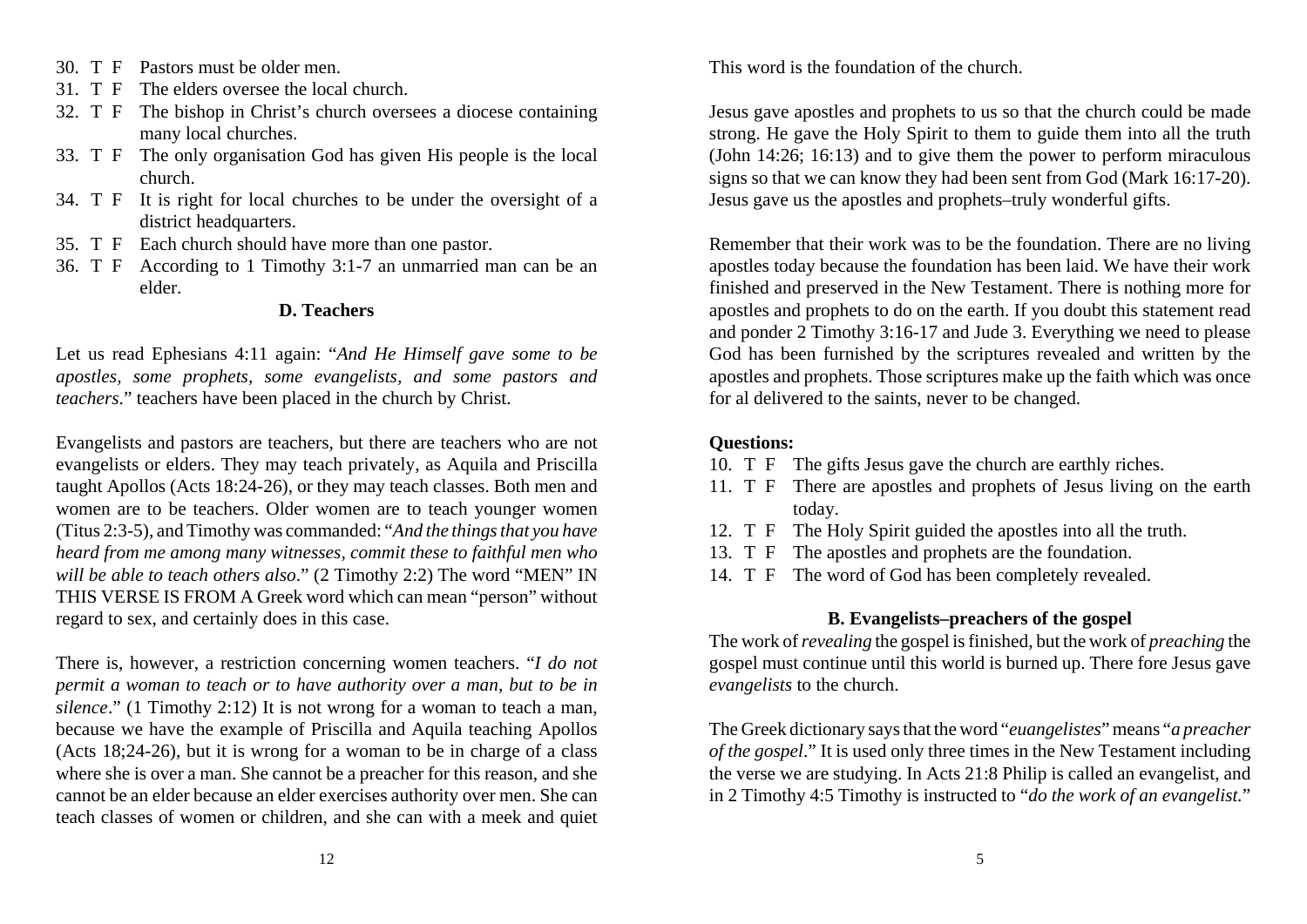Two letters were written to Timothy instructing him concerning his work. From them we can see what kind of life an evangelist must lead and what work he must do.

#### **The life of an evangelist**.

We find that the evangelist must lead a life of example. "*Let no one despise your youth, but be an example to the believers in word, in conduct, in love, in spirit, in faith, in purity."* (1 Timothy 4:12) If you examine each of those qualities you will see that an evangelist must be someone who has been tested and found to be of good reputation. (See Acts 16:1-3) He must be a man of faith. (Timothy had learned the scriptures from an early age, 2 Timothy 3:14-15.) Since faith comes from hearing the word of God (Romans 10:17), the evangelist must know the scriptures. In fact he must continually study the scriptures. "*Be diligent to present yourself approved to God, a worker who does not need to be ashamed, rightly dividing the word of truth*." (2 Timothy 2:15)

There are no educational qualifications given in the New Testament except that the evangelist must be able to teach the gospel. Denominations sometimes require a man to get a degree from a theological seminary in order to be ordained an evangelist. Jesus did not give such a requirement. But He *does* require the evangelist to be a good student of His word.

#### **The work of an evangelist: Preach the gospel and appoint elders.**

The duties of an evangelist are summarized in 2 Timothy 4:1-2: *"I charge you therefore before God and the Lord Jesus Christ, who will judge the living and the dead at His appearing and His kingdom: Preach the word! Be ready in season and out of season. Convince, rebuke, exhort, with all longsuffering and teaching."* He must preach whatever is in God's word even if it makes others angry. He must preach God's word, even if it means he must rebuke the elders (overseers of the church–see the section on "pastors.") 1 Timothy 5:19-21 says: *"Do not receive an accusation against an elder except from two or three witnesses. Those who are sinning rebuke in the presence of all, that the rest also may fear. I charge you before God and the Lord Jesus Christ and the elect angels that you*

#### **Elders in every church.**

In every reference to elders, it is clear that there must be more than one in each church. (See Acts 14:23; Titus 1:5) There are "pastors" in every church. The New Testament knows nothing of the modern practice of having only one man in the local church called the pastor.

#### **Denominational organisations**

There is a major difference between the organisation of the New Testament church and the denominations of men. Men have greatly corrupted the simple organisation of Christ's church by adding pyramids of offices and organisations. The Bible knows nothing of a pope, a cardinal, an archbishop, a bishop over churches, a district superintendent, a president or executive secretary. You cannot read of a district headquarters, a synod, a missionary society, or a seminary. These inventions of men are distortions of the gospel of Christ and lead people from the simplicity which is in Christ. (See Galatians 1:6-9)

#### **Qualifications for pastors**

The office of elder is so important that God has given stringent qualifications for the man who is appointed. Paul uses a list of qualifications in 1 Timothy 3:1-7 and a similar list in Titus 1:5-9. The list starts with the phrase, "*An overseer, then, must be. . ."* (1 Timothy 3:2) No man is allowed to take this office unless he meets all the requirements given by Christ. I hope the student will take the time to read the verses given above. The fact that the elders must be such fine men is proof that the office is very important. It is no wonder that we are commanded, "*Obey those who rule over you, and be submissive, for they watch out for your souls, as those who must give account. Let them do so with joy and not with grief, for that would be unprofitable for you*." (Hebrews 13:17)

#### **Questions:**

- 26. T F Pastors are elders.
- 27. T F Elders are bishops.
- 28. T F Evangelists are bishops.
- 29. T F Pastors must feed the flock of God.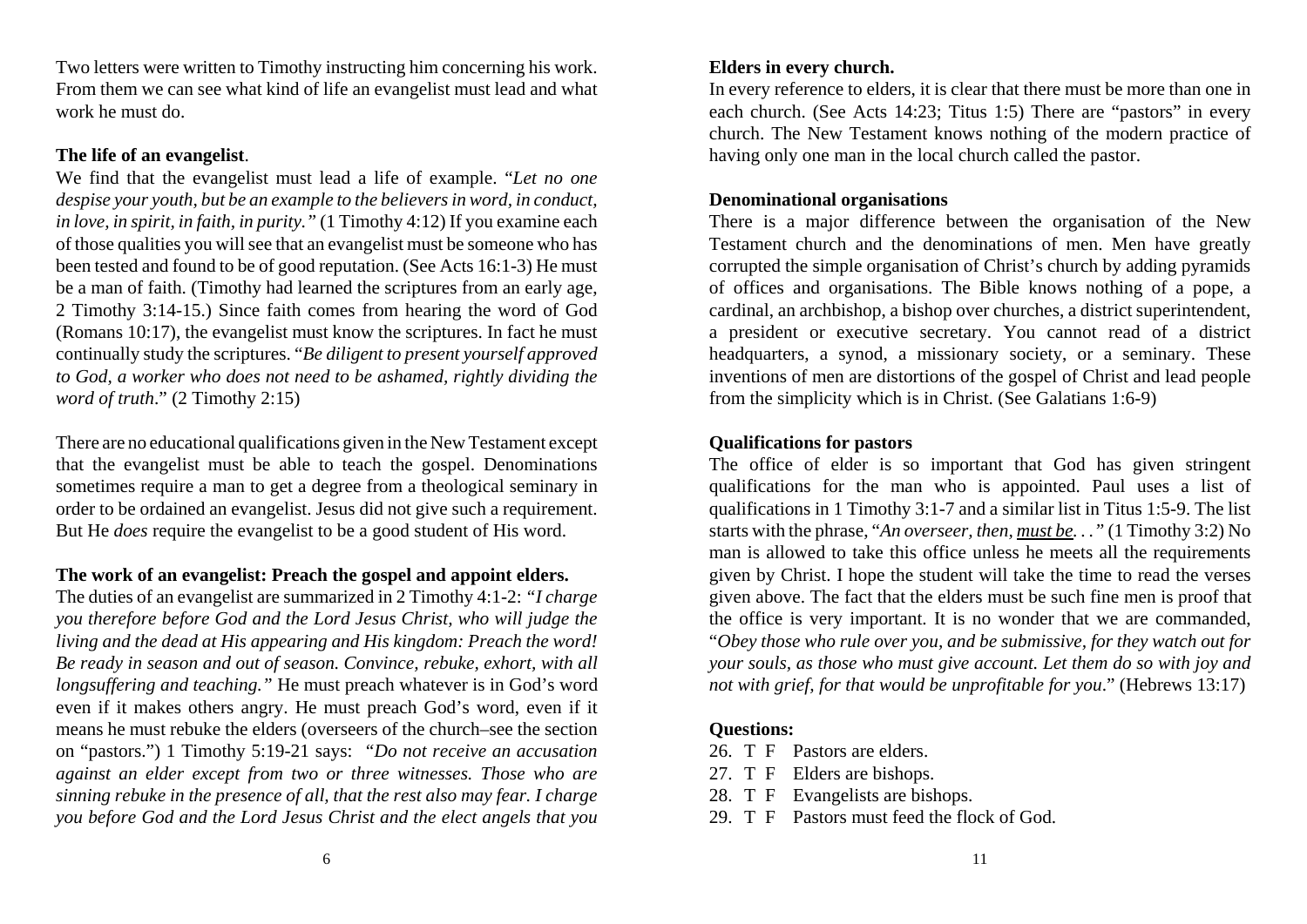New Testament. Each local church is separate from every other local church and completely independent. It has its own elders (pastors, bishops) who shepherd the flock of God which is among them.



The Organisation of Christ's Church

*observe these things without prejudice, doing nothing with partiality*."

The evangelist has a very important job, but it is not an easy one. He must be careful to preach only the truth because if one teaches error "*And a servant of the Lord must not quarrel but be gentle to all, able to teach, patient, in humility correcting those who are in opposition, if God perhaps* will grant them repentance, so that they may know the truth." (2 Timothy 2:24-25)

#### **Under the authority of Christ, not men.**

I want to stress that the evangelist is under authority to Christ. He must preach what Christ says. If the elders do not want him to preach those things, he must still preach the truth. There is no one on earth who has the right to write a book and tell the evangelist that this is what he must believe and teach. There is no denominational headquarters with the right to supervise him and tell him what or where he is to preach. The evangelist has been given his instructions by Christ Jesus and he must not deviate from them. He must preach the gospel–and nothing else.

In addition to preaching he has one other duty. In Titus 1:5 Paul said, "*For this reason I left you in Crete, that you should set in order the things that are lacking, and appoint elders in every city as I commanded you*." The evangelist appoints elders (after the congregation selects the men, Acts 6:1-6). This duty is referred to in 1 Timothy 5:22 when Timothy is cautioned: "*Do not lay hands on anyone hastily, nor share in other people's sins; keep yourself pure*." The evangelist must be careful to appoint (lay hands on) only those men who are qualified to be elders.

## **What is NOT the work of an evangelist.**

There is one duty which is NOT given to the evangelist, the duty of "*oversight*." The job of making decisions for the congregation is given to the elders (pastors). The evangelist is the preacher of the gospel, not the overseer of the congregation.

Nor is the evangelist given any special duties to visit the sick or entertain